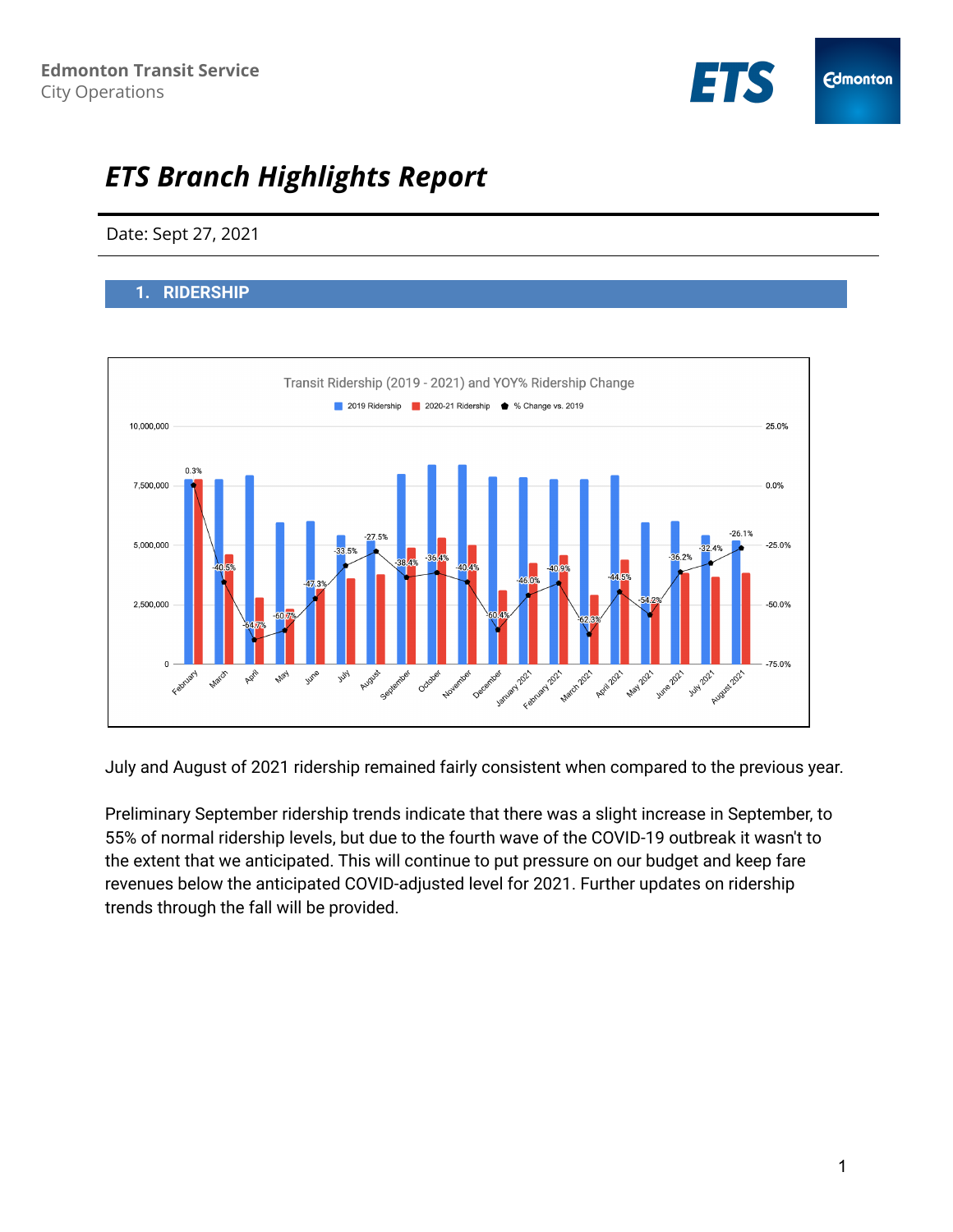#### **COVID-19: Update on Transit Implications of New Provincial Restrictions**

The health and safety of staff and transit riders remains our top priority. The City of Edmonton is participating in the province's Restriction Exemption Program, which requires people to show proof of vaccination or a negative COVID-19 test to access many city services and facilities. This exemption does not extend to public transit as transit needs to be accessed by the public for daily living purposes. Any person may board a bus, LRT, On Demand Transit or DATS as long as they are following all other public health guidelines.

Physical distancing of two metres (between households or two close contacts for those living alone) is now required in transit centres and LRT stations. Wearing a mask or face covering continues to be mandatory across public transit, including on all public vehicles, such as buses, LRT, taxis, motorcoaches, shuttles and ride-share services. Transit riders have shown a high rate of mask compliance throughout the pandemic and Peace Officers and the Edmonton Police Service use education and awareness to gain mask compliance.

### **Arc Card Distribution**

All U-Pass institutions have received their full allotment of fall Arc cards and NAIT has completed applying the Smart Fare application directly to their One@NAIT student ID. As of September 17th, approx 35% of students have registered their Arc cards and have begun using the system across all four institutions and across all seven regions.

In addition, work continues in preparation for the launch of the adult pilot this fall. More details will be shared in October.

## **Secure Bike Storage Options**

ETS is currently testing out some new updated bike lockers at Century Park and Belvedere Transit Facilities. Six lockers (one bike per locker) are available at each location, on a first come first served basis. There is no fee to use a locker. After receiving public feedback we are modifying the bike lockers to make them more secure. Some of the modifications include strengthening the doors, adding a secondary lock point inside the locker, and placing a cover over the door locking point to make tampering more difficult. ETS is also researching other secure bike storage options and is considering testing these other options next spring.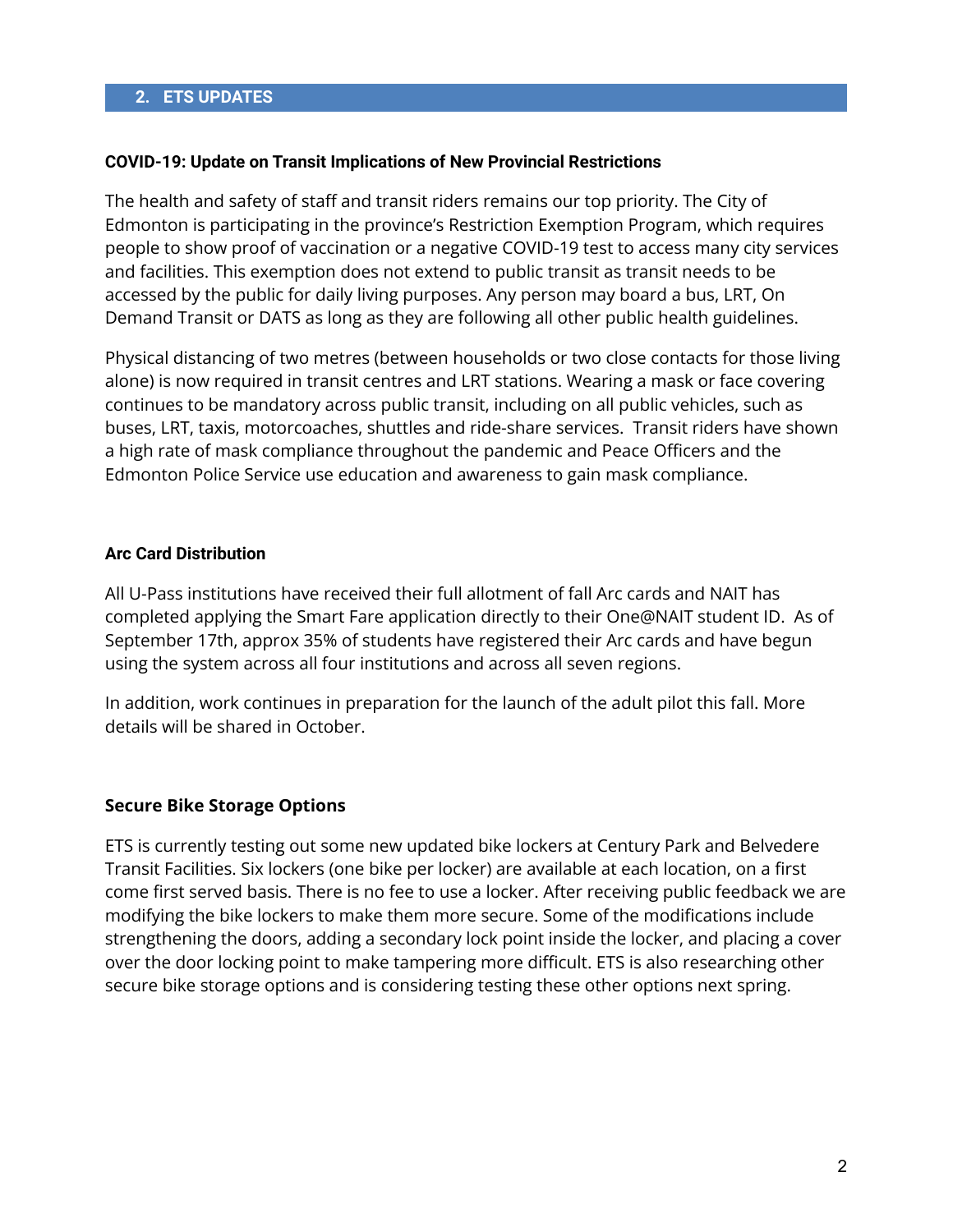# **LRT Frequency and Metro Line Route Changes**

To provide more service for transit riders, ETS will also increase LRT service in the downtown core and northeast Edmonton starting August 30. That became possible due to the successful implementation of an alternate signaling system.

Transit riders will be able to board a Capital Line train downtown every 5 minutes during weekday peak hours (6 - 9 a.m. and 3 - 6 p.m.), including between Churchill and Clareview.

To enable increased frequency in the downtown core and northeast Edmonton, Metro Line trains will only run between NAIT and Health Sciences/Jubilee stations, as was originally planned for Metro Line. Transit riders boarding Capital Line trains south of Health Sciences/Jubilee station will need to transfer to Metro Line if they need access to MacEwan, Kingsway/Royal Alex or NAIT stations.

# **Bikes on LRT and Improved Access to Drinking Water**

To help integrate active modes of transportation and make the rider experience more convenient, starting August 30, transit riders can now bring their bikes on LRT at any time, and using their own padlock, secure their bikes inside new metal storage lockers at Century Park and Belvedere LRT stations, as described above. New refillable water bottle stations will also be installed at major transit centres and LRT stations by the end of September giving transit riders and the broader community more access to drinking water. In total, 23 locations across Edmonton will have the stations installed. The style of the water station is similar to those used in airports.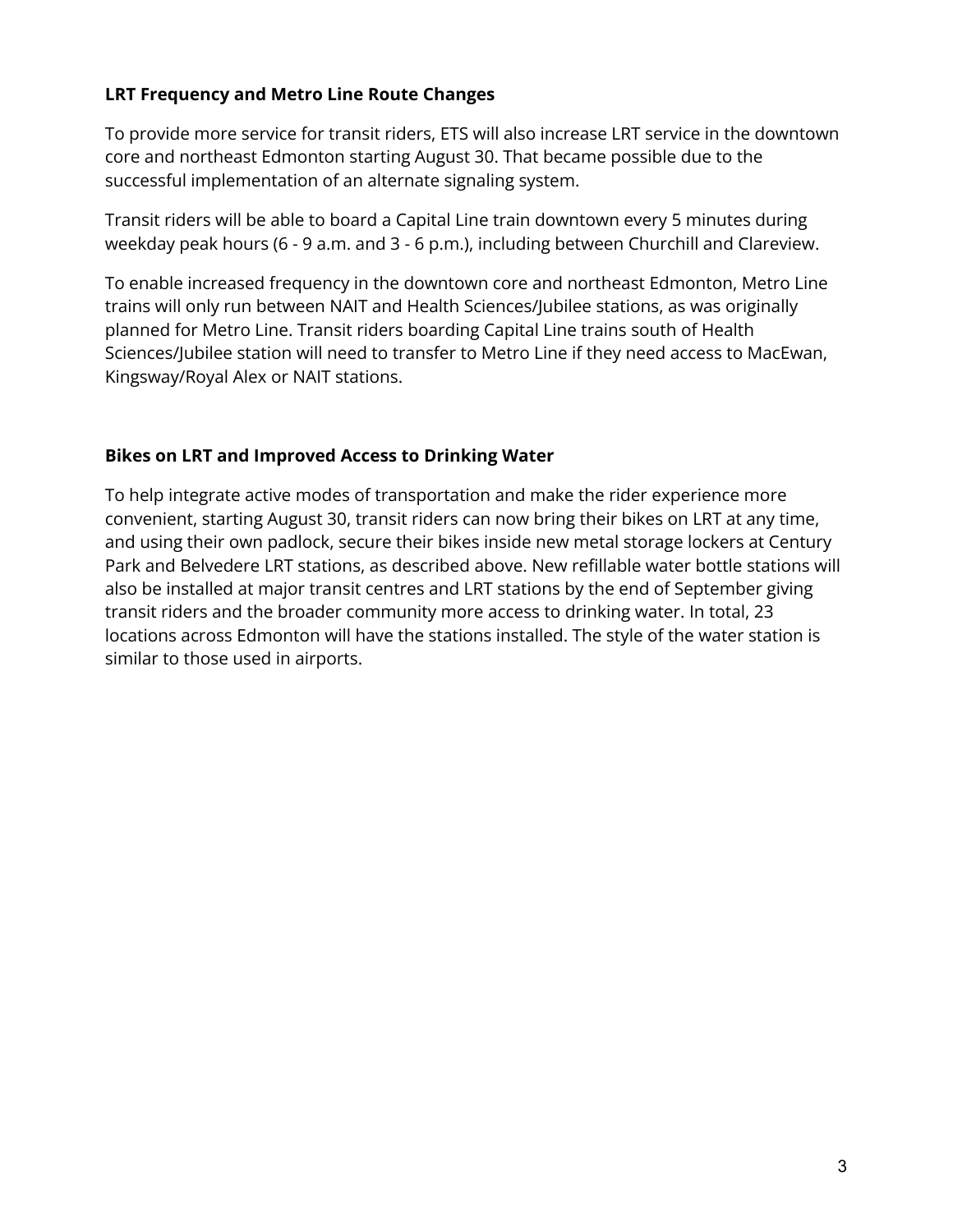## **3. ETSAB INFORMATION REQUESTS**

#### **On-Demand Service**

Infrastructure from some on-demand stops has been moved to high-use stops as part of the bus network redesign. The approach was implemented in part because on-demand customers are able to track their shuttle's location through the app, which should reduce wait times.

Snow removal and all other maintenance standards are being maintained at the on-demand service pick-up locations.

#### **WEM temporary Transit Centre - Future upgrades**

Include information on future infrastructure installments at the temp location -- Despite the facility being operational since August 29, construction of the temporary West Edmonton Mall Transit Centre is still ongoing with IIS LRT. Outstanding construction items include:

- Power connection and set-up,
- security connections and set-up (incl. Camera installations),
- mobilization and installation of 5 heated shelters,
- completion of installation of 8 unheated shelters (7 regular + 1 extra large shelter),
- installation of remaining benches salvaged from old transit centre,
- fabrication and installation of at-stop information stands,
- installation of Ticket Vending Machine, and
- fabrication/installation of more centralized information boards.

Installation of heated shelters, security systems and Ticket Vending Machine, as well as power coordination, are managed by IIS LRT and subject to their timelines.

ETS is completing (in-house) the following:

- 8 unheated shetlers (scheduled for completion week of Sep 20),
- benches (scheduled for completion week of Sep 27),
- Fabrication of 7 information boards, consisting of 1 board for each stop and 3 supplemental central display boards (estimated completion October).

Will snow clearing occur to ensure people can pass easily between stops? The facility will have the same snow clearing and removal level of service as all other transit centres.